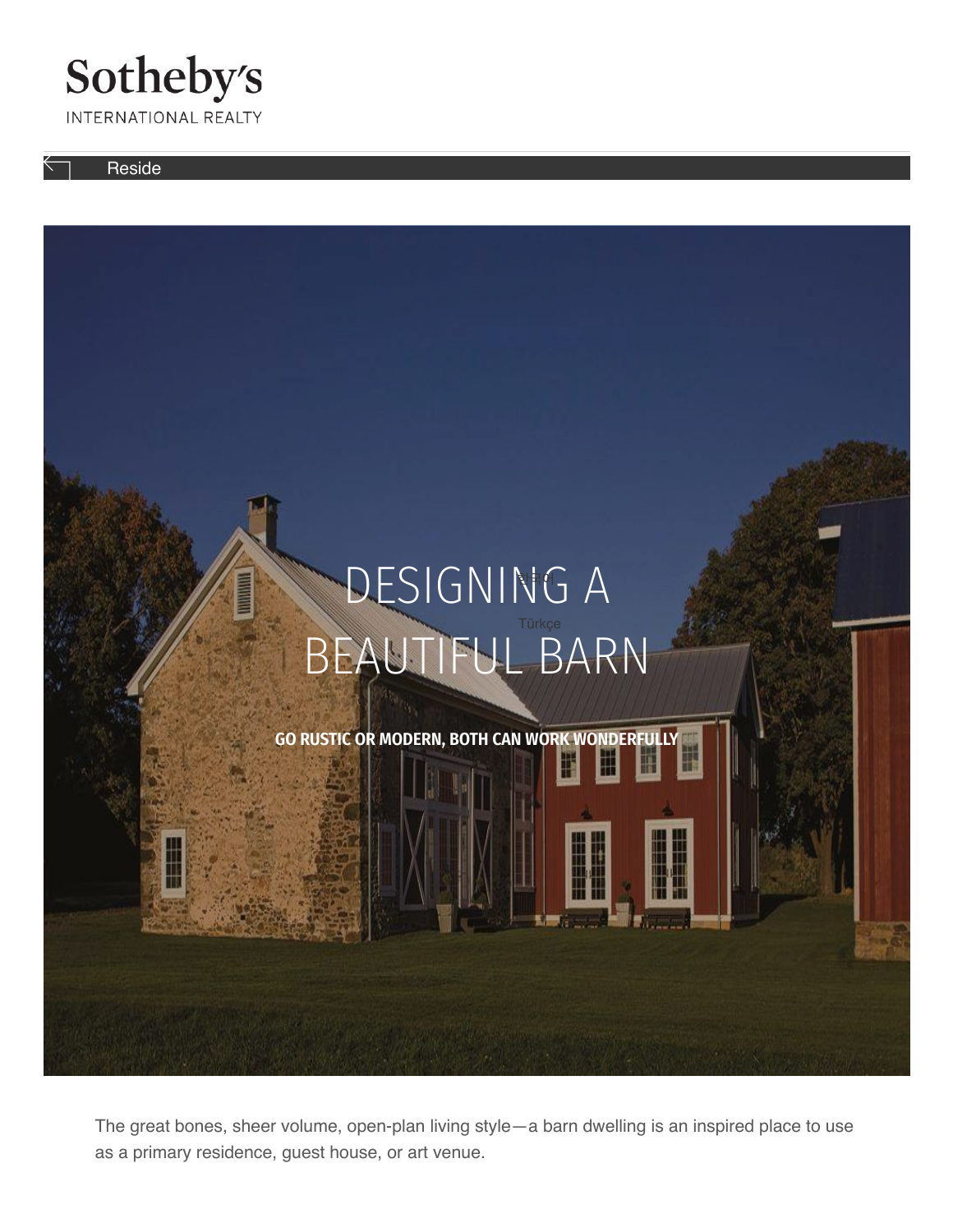"Barns were bui[lt with th](https://www.sothebysrealty.com/eng/sales/search)e idea of [havi](https://www.sothebysrealty.com/eng/extraordinary-living-blog)[ng as muc](https://www.sothebysrealty.com/eng/extraordinary-marketing)h open square footage as possible," says Phillip [Thomas, founde](https://www.sothebysrealty.com/)r and principal of Phillip Thomas Inc., a design firm in New York. "This openstyle living lends itself to multiple and exciting ways of adaptation to modern living."

Keep it rustic or go for a more modern edge--the design is only limited to the confines of your imagination.

Let these ideas from the design pros spark your vision[.](https://www.sothebysrealty.com/eng/designing-beautiful-barn)

# Work With the Original Bones

What makes a barn so special is its exposed beams, [vaulted ceilings, and uni](https://www.sothebysrealty.com/ita/designing-beautiful-barn)[que nooks and](https://www.sothebysrealty.com/jpn/designing-beautiful-barn) crannies.

"A more rustic approach is to highlight the existing be[ams and interior siding,"](https://www.sothebysrealty.com/pob/designing-beautiful-barn) [says Erik Gilmer,](https://www.sothebysrealty.com/por/designing-beautiful-barn) managing partner of Das Mod, a real estate develop[ment firm in San Diego. "](https://www.sothebysrealty.com/rus/designing-beautiful-barn)[Exposing the](https://www.sothebysrealty.com/zhs/designing-beautiful-barn)  beams and trusses in the vaulted ceilings can help to call attention to the barn structure while adding character to the interior. Staining the beamwor[k dark to contrast lighte](https://www.sothebysrealty.com/zht/designing-beautiful-barn)[r colored walls is](https://www.sothebysrealty.com/vie/designing-beautiful-barn)  another example of how to highlight the existing rustic [structure.](https://www.sothebysrealty.com/kor/designing-beautiful-barn) 

"By its very nature, a barn has dramatic spaces—tall s[ections for hay storage](https://www.sothebysrealty.com/tur/designing-beautiful-barn) [next to low stalls,"](https://www.sothebysrealty.com/nld/designing-beautiful-barn) says Kevin Lichten, principal of Lichten Architects in New York.

"Their large structure creates the opportunity to have large open areas and connections to upper levels that are unlike standard homes, which are more compartmentalized and scaled to a single family," says Robert D. Hoang of Lake/Flato Architects, in Austin, Texas.

## Highlight Vaulted Ceilings

One of the most prized qualities of a barn is its pitched beam ceiling. Maximizing the height of a vaulted barn ceiling can be accomplished through light fixtures or eye-catching mobiles, Thomas says.

You can also take advantage of the height by turning some of the added room into a vaulted sleeping nook or office, Gilmer adds.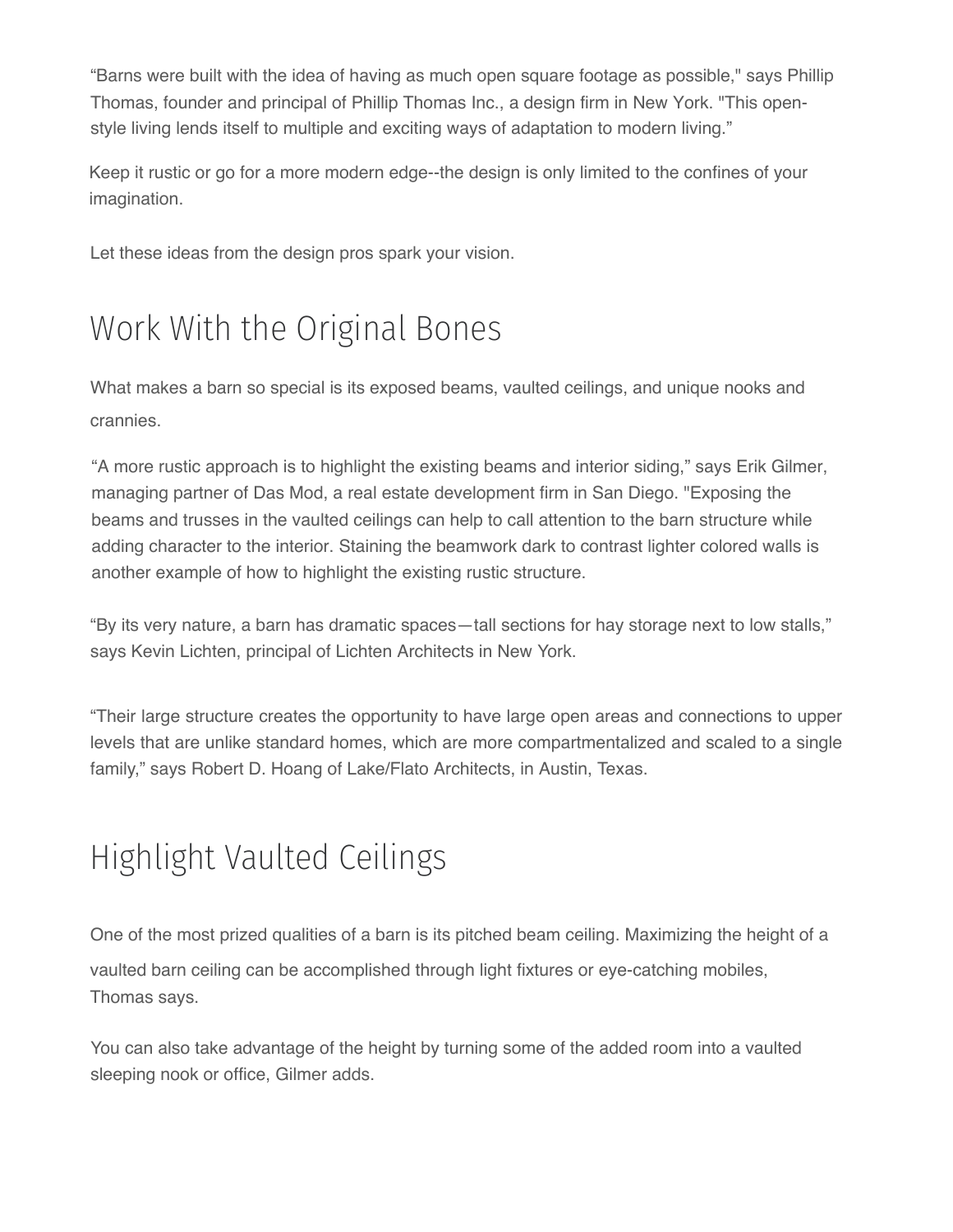

A barn interior from Kevin Lichten

If you want to draw attention upward, Manhattan-based designer Fawn Galli suggests using a large-scale wallpaper on the ceiling or hanging a funky light fixture to attract the eye.

#### Let the Space Dictate the Layout and Style

Kitchens and bathrooms easily fit in the low places where the animal stalls were located, Lichten says. The living room can reside in the tall central area; and bedrooms are naturals for tucking into the haylofts that don't absolutely need to be open to the great room below.

Galli recommends designating a few focal points, like wide, open windows or a fireplace, and building on them, while also creating intimate nooks as well as social areas.